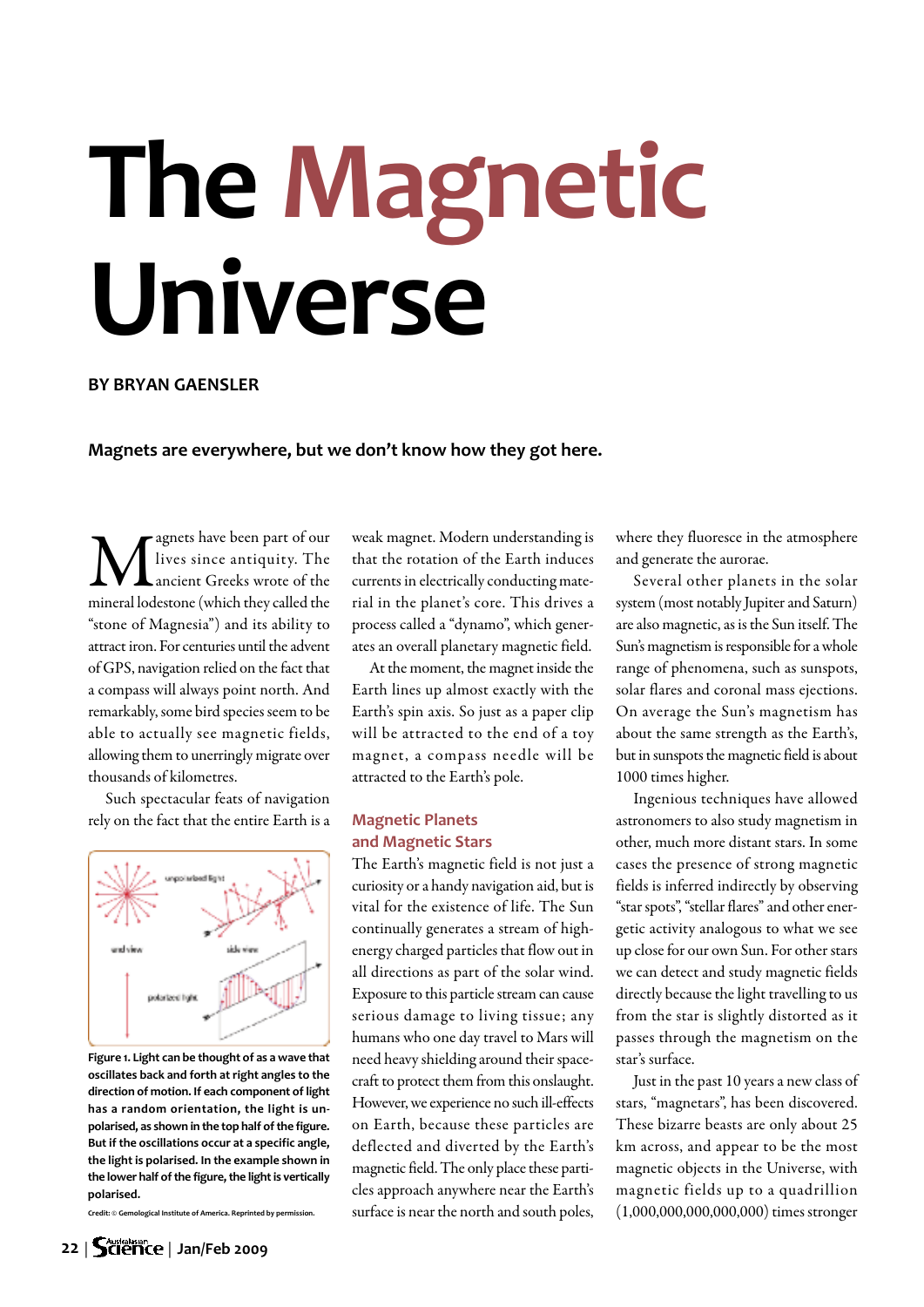

Figure 2. A Hubble Space Telescope image of the spiral galaxy Messier 51, with the direction of the magnetic field **superimposed. Viewed from above, the magnetic field of the Milky Way probably has a similar appearance. Image: Hubble Heritage/NASA/STSci, Rainer Beck/MPIfR. Graphics by Sterne und Weltraum.**

than the Earth's! In comparison, the most powerful magnet ever constructed in the laboratory produces a field that is a mere million times stronger than the Earth's.

#### **Magnets in Space**

The sky seems full of magnets. Where does this magnetism come from?

Although the rotation of a star can amplify an existing magnetic field in the object's interior, this can only work if one starts with some weak initial magnetism. This presumably was present when the star first formed. Since we know that stars form out of collapsing gas clouds, this means that the gas in interstellar space must be magnetic also.

This was spectacularly verified in 1949, when two American astronomers, John Hall and Albert Hiltner, independently discovered that the light from some stars

was polarised. Polarisation refers to the orientation of the oscillation of light waves as viewed directly head-on; that is, light can be polarised vertically, horizontally, or at some intermediate angle (Fig. 1).

Starlight, like most naturally occurring light sources, should be unpolarised, meaning that each parcel of light has a random orientation. However, Hiltner and Hall clearly showed that this was not the case. If starlight is supposed to be unpolarised, then something must be polarising the light on its journey from the star to our telescope.

It was quickly realised that this must be the result of interstellar magnetism. Space turns out to be quite dusty, and most dust particles in space are not tiny spheres but are elongated, like tiny grains of rice. In the presence of magnetism,

these dust grainsact like tiny compasses, and line up with the direction of the magnetic field. When starlight then passes through a region filled with these aligned dust particles, most polarisation angles are absorbed, and the light that emerges is polarised at the angle that the dust lets through.

Detecting polarised starlight therefore tells us that there must be invisible magnetic fields between the star and us. And what's more, the angle of polarisation tells us the orientation of the aligned dust grains, and hence the direction of the field. Although this explanation seemsalittle convoluted, it has been confirmed by the fact that the more dust is in front of a star, the larger

fraction of that star's light is seen to be polarised.

Hiltner and Hall's pioneering measurements have now been repeated for more than 10,000 stars all over the sky. In the same way that sprinkling iron filings over a magnet on a bench top reveals the pattern of its magnetic field, starlight polarisation has allowed us to build up a picture of the magnetic field in our Milky Way. If we could somehow step outside our Galaxy and look down on it from above, the Galactic magnetic field might look something like what is shown in Figure 2. Each spiral arm can be thought of as a curved bar magnet, with one pole near the centre of the galaxy and the other pole at the outer tip. This beautifully ordered pattern seems to be the form that magnetism takes in many other spiral galaxies too.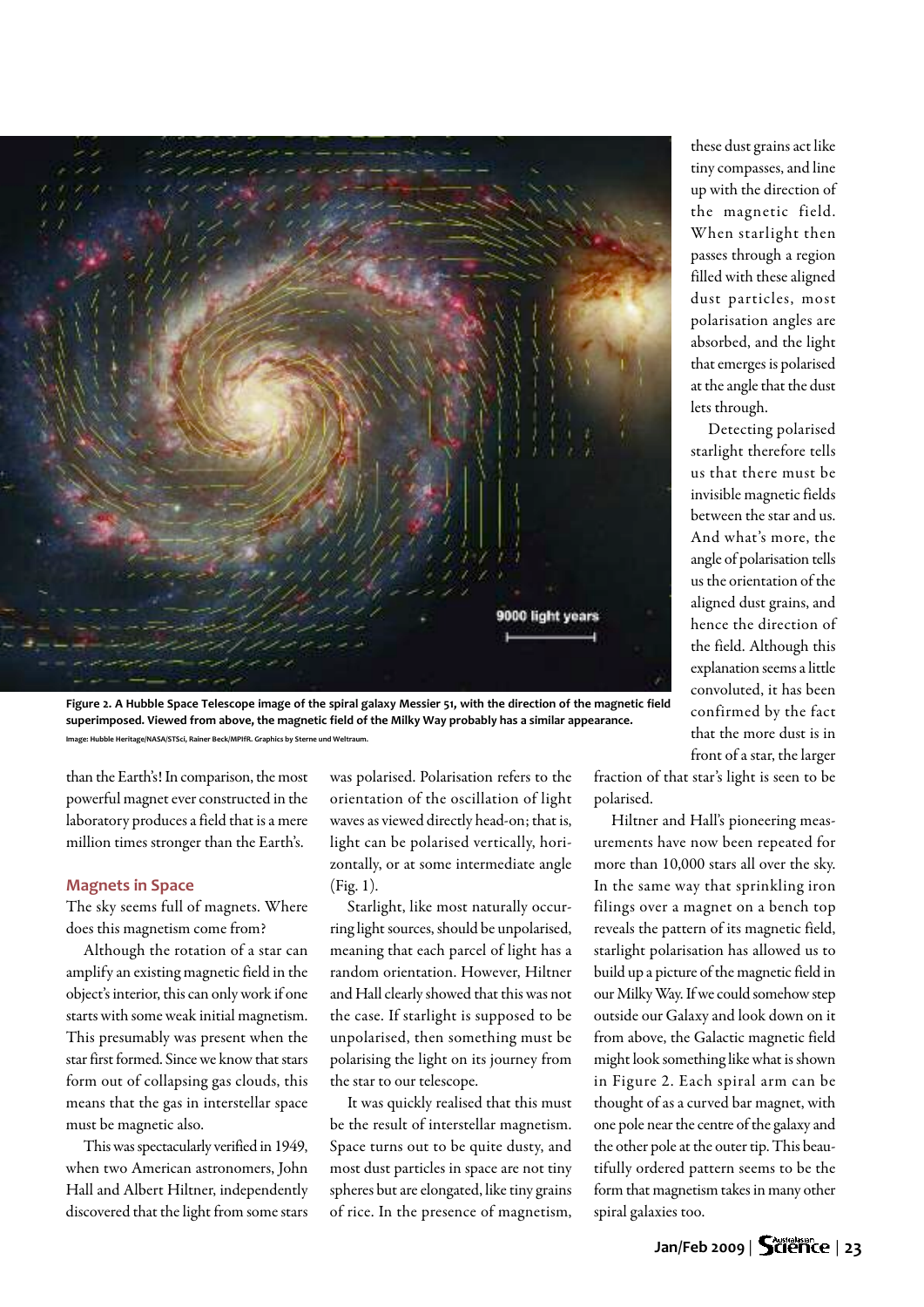

Figure 3. A simulation of the Large and Small Magellanic Clouds in orbit around the Milky Way. The Milky Way's gravity has stripped long streams of gas from the two smaller galaxies. The inset shows a detailed map of hot gas in the Large Magellanic Cloud. Main image: Daisuke Kawata, Chris Fluke, Sarah Maddison and Brad Gibson, Swinburne University of Technology. Inset: The Southern H-Alpha Sky Survey Atlas, supported by the National Science Foundation

These magnetic fields are very weak  $$ about one millionth the strength of the Earth's. But because of the vast volume they encompass, a massive amount of energy is required to create and sustain them. Standard theories suggest that, just like in the Earth, this magnetism is the result of a rotating dynamo, and that it has taken billions of years for these magnetic fields to gradually take shape.

#### **A Magnetic Mystery**

It is remarkable that magnetism is so pervasive in the Universe. If you drop a fridge magnet on the floor a few times, it quickly loses its magnetism. Similarly, all the dramatic explosions and collisions that galaxies experience as they evolve should serve to quickly tangle and destroy their magnetism before it can accumulate appreciably. And yet galaxies like the Milky Way are clearly magnetic. What is going on?

The first thing to examine is whether violent episodes indeed destroy a galaxy's magnetism. We set out to test this by looking for magnetism in the Large Magellanic Cloud (LMC), a small galaxy in orbit around our Milky Way, at a distance from Earth of about 170,000 light years.

The LMC and its companion, the Small Magellanic Cloud, are slowly being torn apart by the gravity of the Milky Way (Fig. 3). The violent battering that the LMC is experiencing should ensure that even if it had a magnetic field at some point in the past, it probably doesn't have one now.

To study the magnetism of the LMC, we used an obscure effect discovered by English physicist Michael Faraday more than 150 years ago. Faraday discovered that, under certain conditions, polarised light will have its angle of polarisation rotated as it passes through a region in which magnetism is present. And the stronger the magnetic field, the more rotation is produced.

If westudy the polarised radio signals produced by distant galaxies, we can see this "Faraday rotation" effect produced as the signals pass through clouds of foreground magnetised gas (Fig. 4).

To study the magnetism of the LMC, we took this phenomenon to its extreme: we found about 300 very distant galaxies behind the LMC and measured the polarisation and Faraday rotation of each. This allowed us to map out what magnetism might be present in this nearby galaxy.

To our surprise, we found that the LMC has quite a strong magnetic field, and that this field is beautifully ordered into a spiral pattern, just like in our own galaxy. This simply should not be the case – any magnetism that the LMC might have been able to build up over billions of years should have been destroyed as our galaxy gradually tears its companion apart.

The implication is that magnetism in galaxies must be generated very rapidly. At the same

time as the Milky Way disrupts the magnetism of the LMC, the LMC must be regenerating new magnetism to replace it. Since most galaxies throughout the Universe are undergoing some sort of violent interaction (and indeed our own Milky Way has had many such encounters in the past), the conclusion is that magnetism is something that galaxies can create very quickly (relatively speaking!) – in 100 million years or less.

This supposition has recently been confirmed by a different set of experiments in which Swiss and American teams have measured the magnetism in galaxies that are billions of light years away. Since the speed of light is finite, looking out into space is also looking back into time. These distant galaxies are thus much younger than our Milky Way, and we can use them to see how magnetism in galaxies has changed over time.

Measurements of background polarisation for these younger galaxies has shown that they, too, are magnetic, and that this magnetism is just as strong, billions of years ago, as we see in our